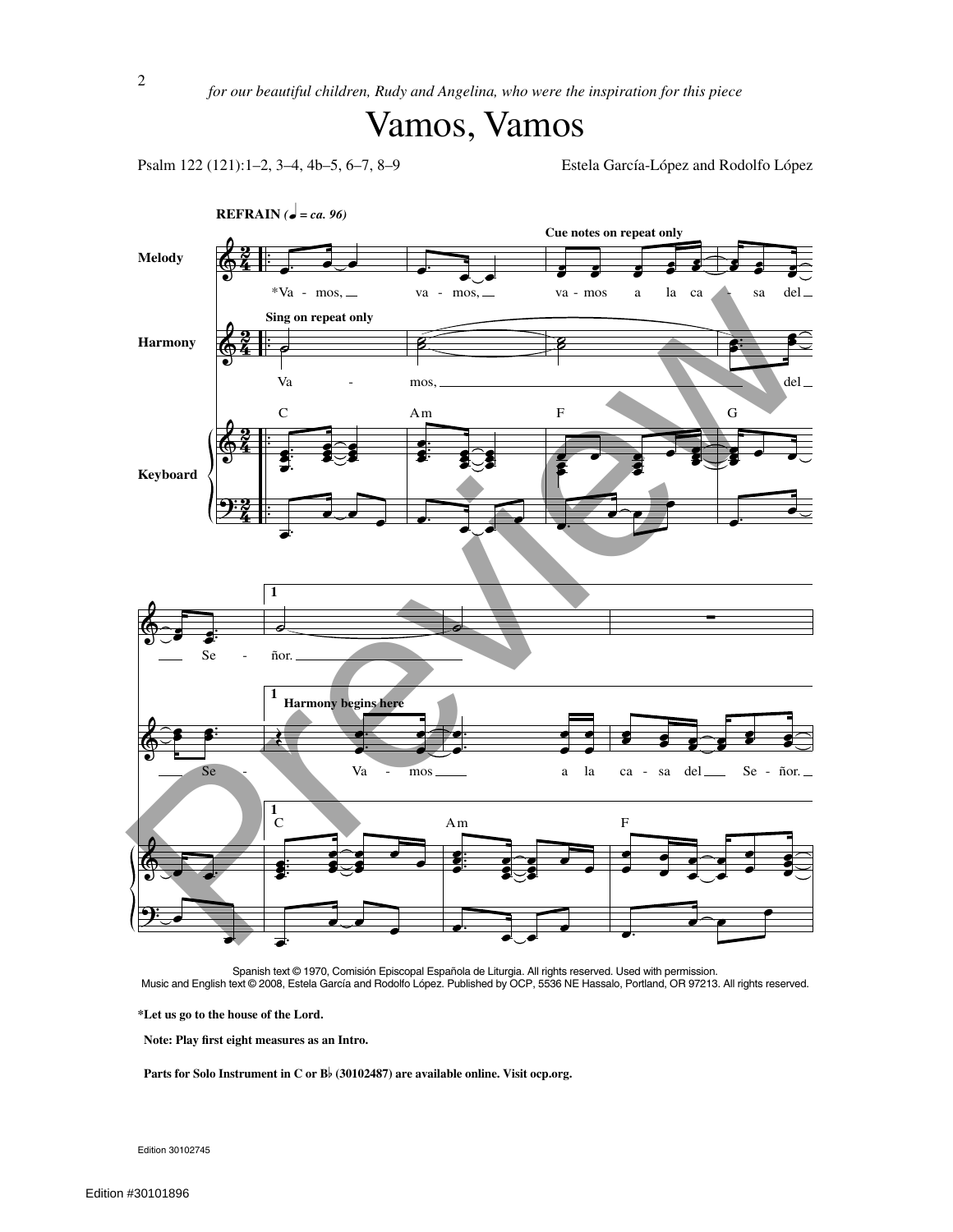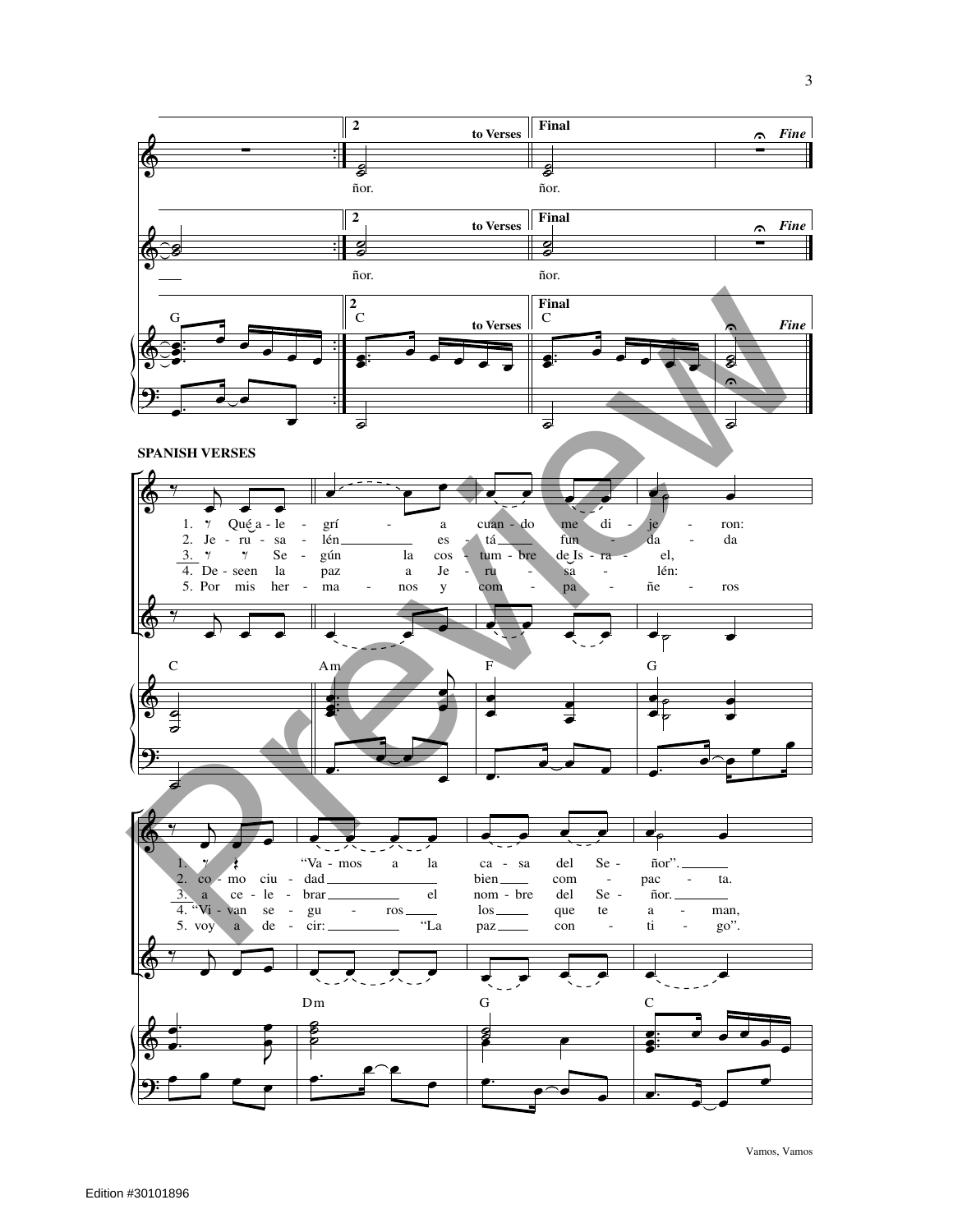

Vamos, Vamos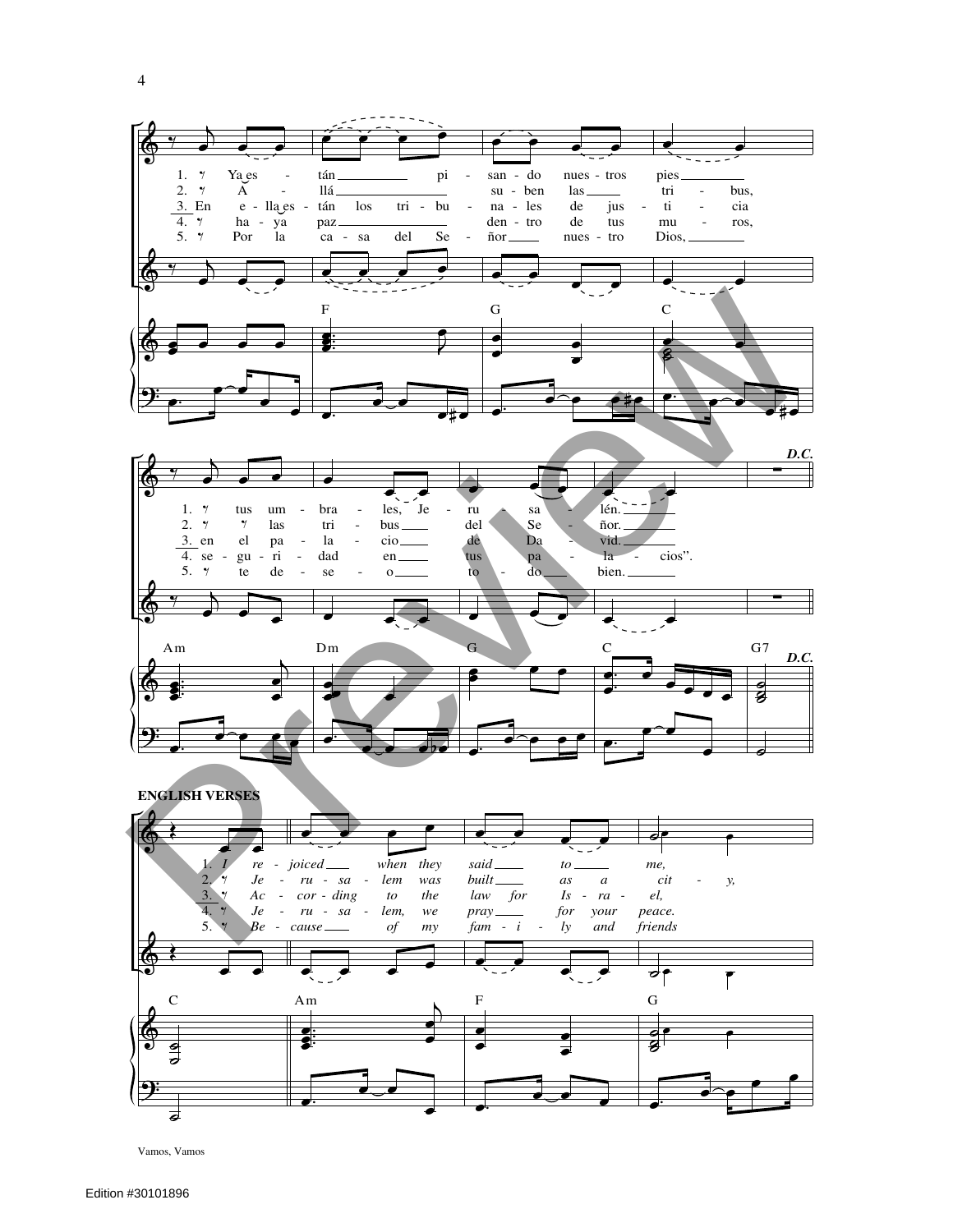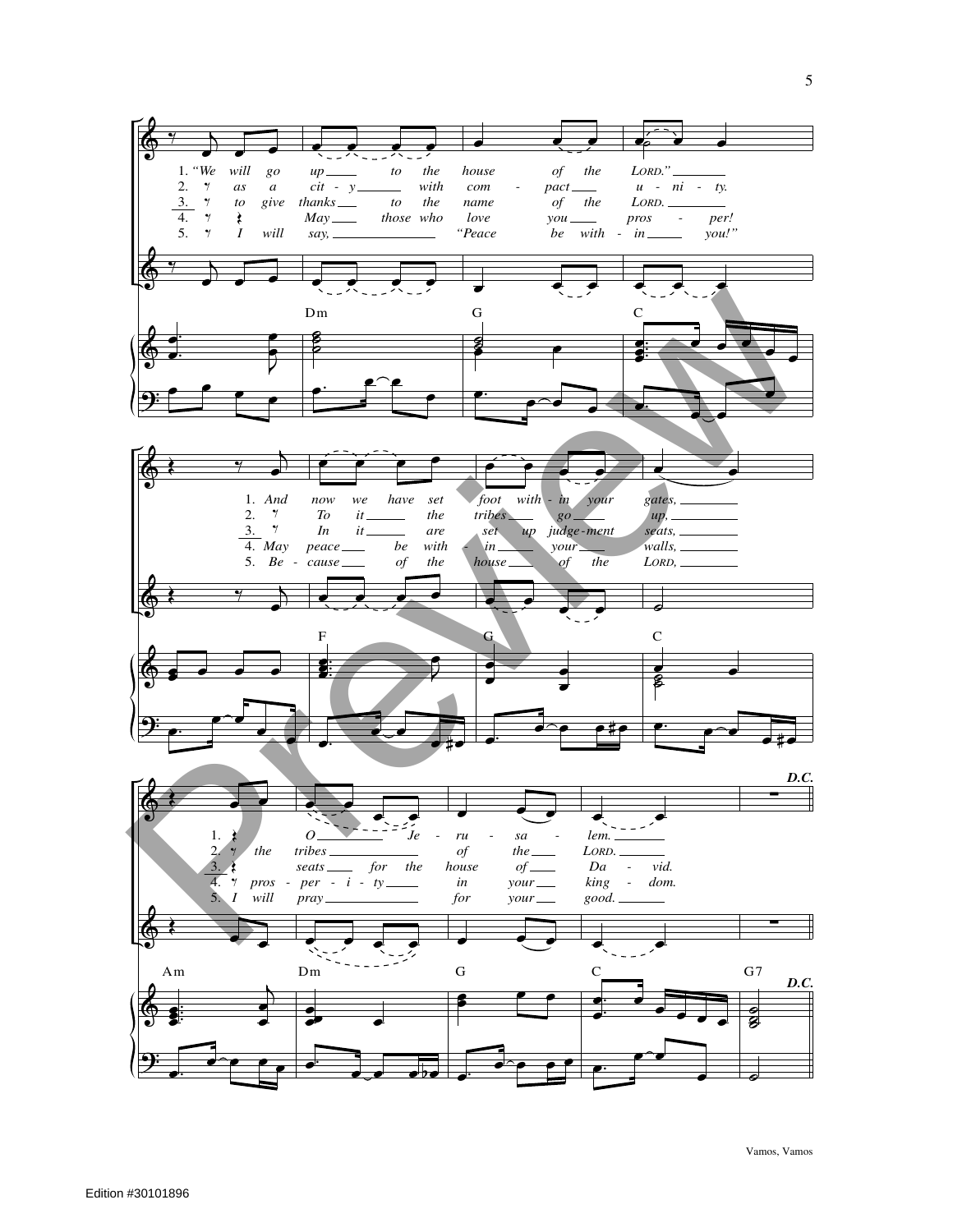

*(Guitar/Vocal)*

Psalm 122 (121):1–2, 3–4, 4b–5, 6–7, 8–9 Estela García-López and Rodolfo López



Spanish text © 1970, Comisión Episcopal Española de Liturgia. All rights reserved. Used with permission.

Music and English text © 2008, Estela García and Rodolfo López. Published by OCP, 5536 NE Hassalo, Portland, OR 97213. All rights reserved.

**Note: Play first eight measures as an Intro.**

**<sup>\*</sup>Let us go to the house of the Lord.**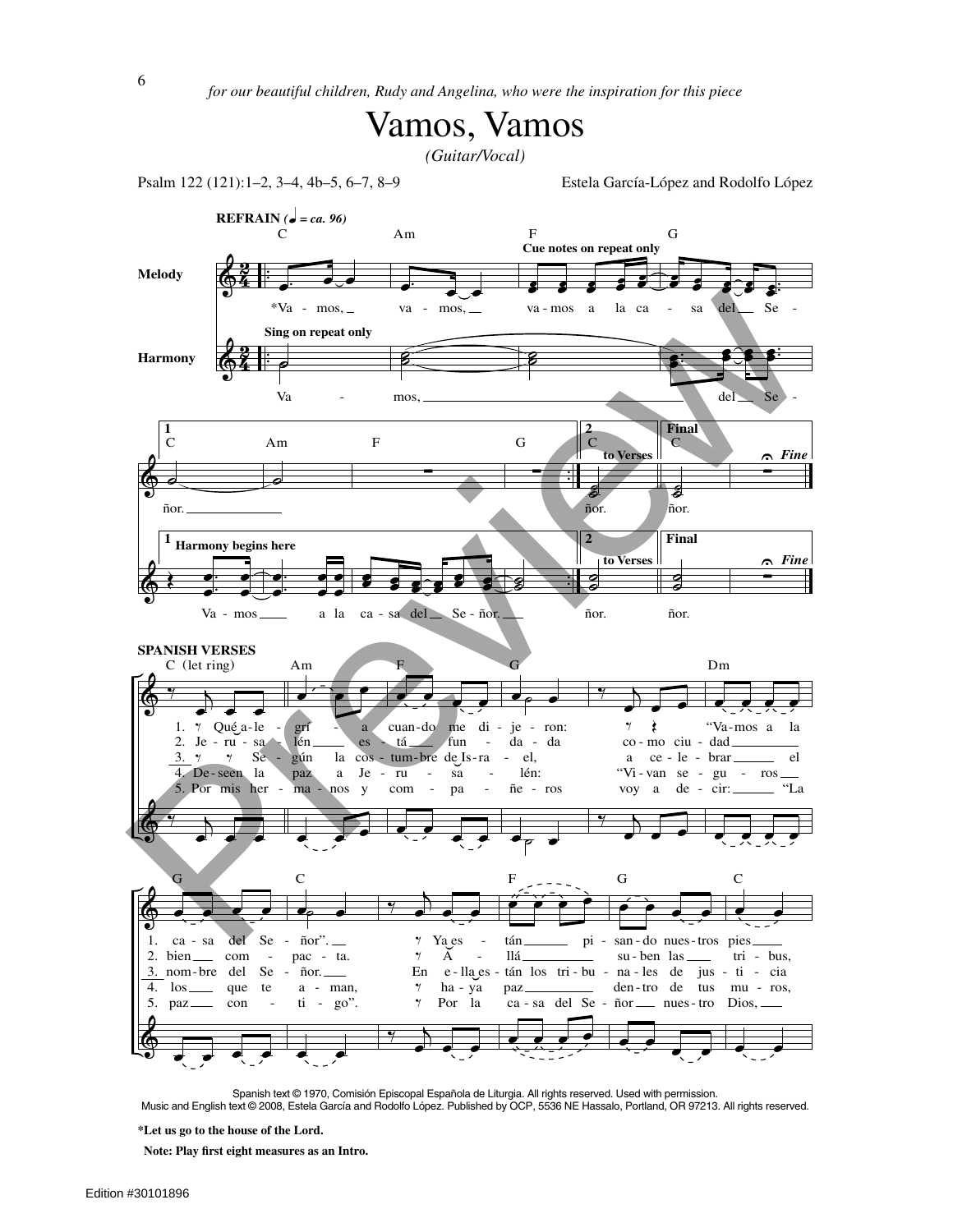

Vamos, Vamos